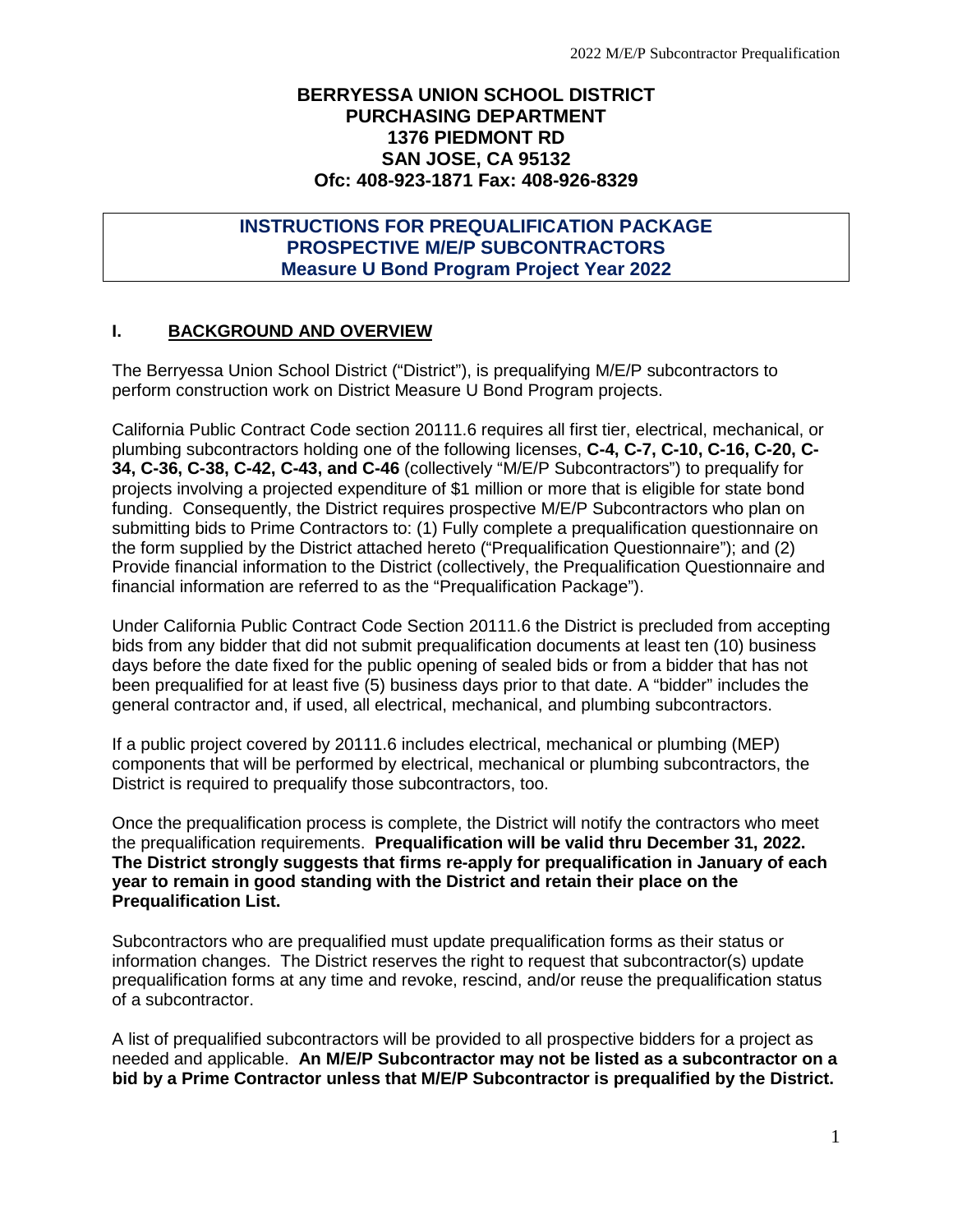## **II. PROJECT DESCRIPTION**

Construction projects of One Million Dollars or more, including Measure U Bond program projects.

## **III. PREQUALIFICATION PROCESS**

The following process will govern the conduct of subcontractor prequalification for the Projects. A subcontractor who submits a complete Prequalification Package thereby consents to and will comply with the procedures outlined below and as set forth in greater detail in this document.

**A. Submittal Subcontractors.** All prospective contractors who wish to qualify to be listed as M/E/P subcontractors for work on the Projects shall submit a M/E/P Prequalification Package in a sealed envelope to:

> Berryessa Union School District Attn: Bonny S Gregorius Purchasing Department 1376 Piedmont Rd San Jose, CA 95132

Please mark the outside of your envelope: **"M/E/P Subcontractor Prequalification Response"**

## **For information regarding the prequalification process, please call Bonny S Gregorius, Purchasing/Contracts Manager at (408) 923-1871. Email: bgregorius@busd.net.**

**B. Form.** Each subcontractor shall fully complete the Prequalification Package and timely submit all documents as indicated therein. Subcontractors shall submit one (1) completed Prequalification Package with required attachments in hard copy format on 8½" x 11" paper in a sealed envelope as indicated above. Incomplete Prequalification Packages will be considered nonresponsive and disregarded.

**C. District's Review.** Information submitted in the Prequalification Package shall not be public information and shall not be open to public inspection, to the extent permitted by law. Subcontractors that have submitted a Prequalification Package shall receive written notification of their prequalification status. The District reserves the right, in its sole discretion, to reject any or all Prequalification Packages or to waive irregularities in any Prequalification Package received.

**D. Non-responsiveness.** A subcontractor's Prequalification Package shall be deemed non-responsive if:

- 1. The Prequalification Package is not returned on time.
- 2. Subcontractor does not provide all requested information.

3. The Prequalification Questionnaire is not signed under penalty of perjury by individuals who have the authority to bind the subcontractor on whose behalf they are signing.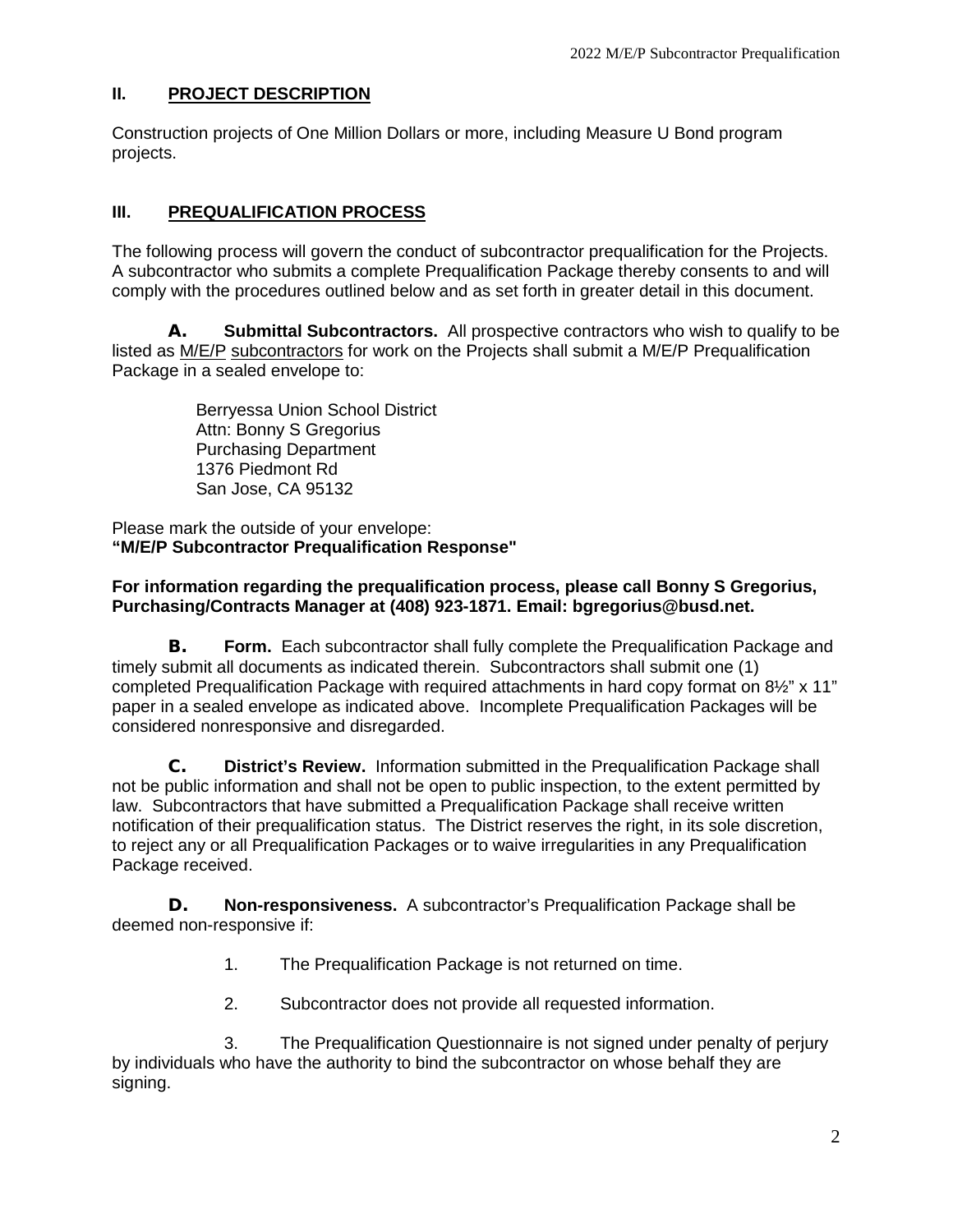**E. Incomplete, Misleading or Inaccurate Information.** A subcontractor's Prequalification Package shall be rejected if:

1. Information contained in the Prequalification Package is not updated under penalty of perjury when it is no longer accurate.

2. Any information provided by the subcontractor is misleading or inaccurate in any material manner (e.g., financial resources are overstated; previous violations of law are not accurately reported).

Even after a subcontractor has been prequalified, the District reserves the right to revoke that determination at any subsequent time if it determines that any information provided by the subcontractor in its Prequalification Package was incomplete, misleading, or inaccurate in any material manner.

# **IV. QUALIFICATION CRITERIA**

**A. Essential Criteria.** As detailed herein, each potential subcontractor must provide specific information that will be reviewed and scaled by the District. Any subcontractor who cannot satisfy all of the following requirements ("Essential Criteria"), regardless of the ranking or ability to meet other criteria, will not be prequalified:

1. Licensure. The subcontractor shall hold all current, active contractor's license(s) necessary to perform its work and those license(s) shall not have been revoked in the past five (5).

2. Insurability. The subcontractor shall demonstrate that it holds the insurance as indicated in the Prequalification Package.

3. Disqualification. The subcontractor shall not have been debarred or otherwise prohibited from performing work for and/or bidding on work for any school district or other public agency within the State of California pursuant to either Labor Code section 1777.1 or section 17777.7.

4. Violations of Regulations or Laws. The subcontractor, or any of its owners or officers, shall not have been convicted of a crime involving the bidding, award or performance of a contract of a government construction project or fraud, theft, or any other action of dishonesty within the past five (5) years.

# **B. Other Criteria.**

As stated above, each subcontractor must satisfy all of the Essential Criteria, regardless of its ranking or ability to meet other criteria or the subcontractor will not prequalify to be listed by a prime contractor for the Project(s).

The Prequalification Questionnaire contains questions for which a numerical score will be given for specific answer(s). A subcontractor must receive a minimum number of points, regardless of its ability to meet other criteria, or the subcontractor will not prequalify for the District projects. Even if a subcontractor meets the Essential Criteria and receives at least the minimum number of points, the District reserves the right to disqualify that subcontractor from being listed by a prime contractor for a Project on other grounds.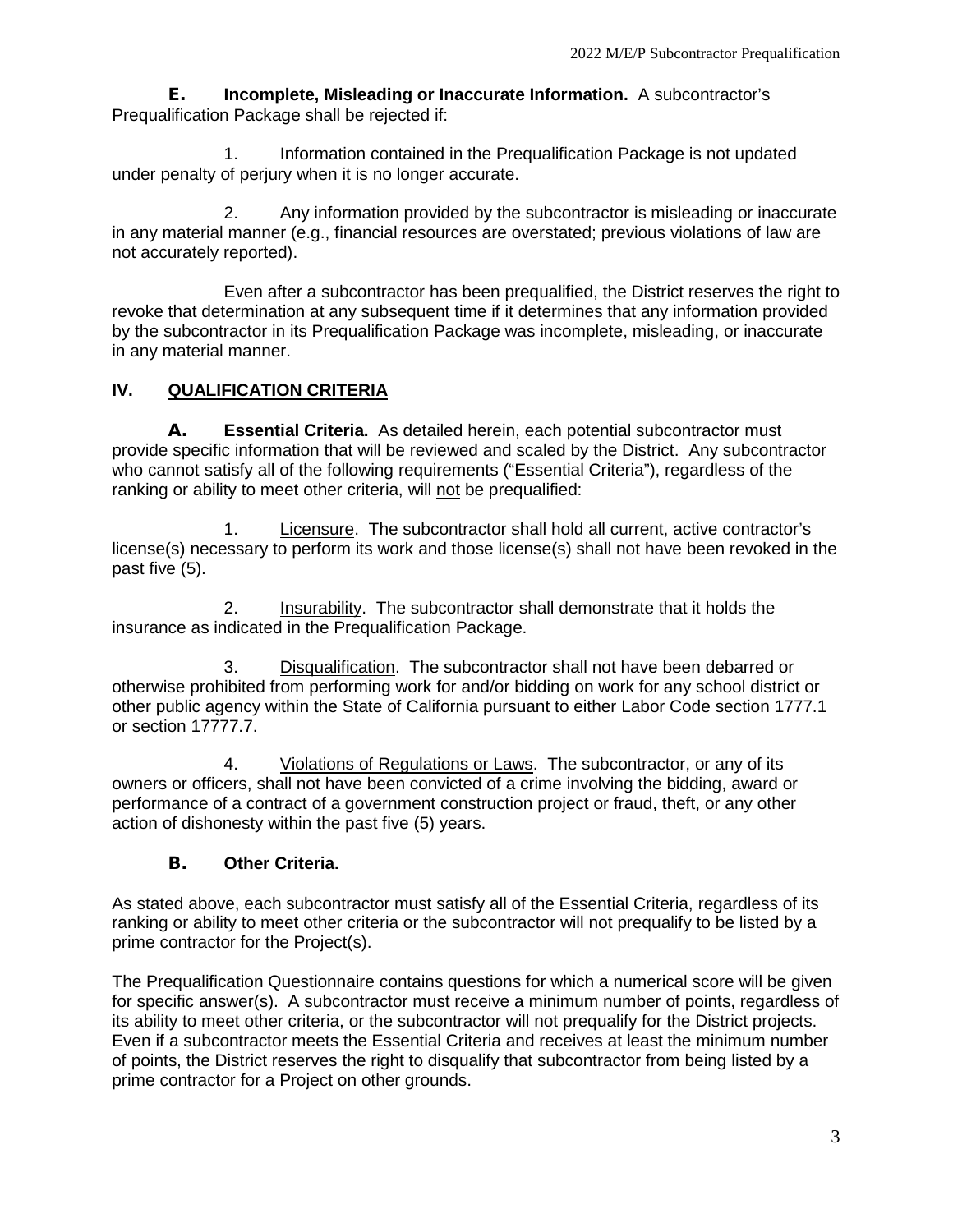The District will use some or all of the following criteria in qualifying each subcontractor. The District reserves the right to modify the following criteria and to add or delete criteria at its sole discretion at any time prior to opening the Prequalification Package(s).

1. Previous Experience. The subcontractor shall demonstrate experience working on State projects approved by the Division of the State Architect ("DSA"), including the following:

a. Previous or current contracts for similar types of projects that demonstrate equivalent quality design, detailing, finishes and construction.

b. Experience in working on projects of similar scale and complexity with strict budget and schedule compliance.

2. Business History. The subcontractor has a history of having continuously been in business as a licensed contractor.

3. Workers' Compensation Experience Modifier. The District will consider the subcontractor's workers' compensation experience modification rate for the past five (5) years.

4. Financial Strength. The subcontractor shall demonstrate its financial ability to undertake and complete the Project.

# **V. APPEALING A QUALIFICATION FINDING**

A contractor may appeal the Berryessa Union School District's decision. If a contractor decides to appeal the District's qualification decision, it shall follow this procedure:

**A.** Contractor shall submit, in writing, within three (3) working days from notification, a request for a written response to explain any aspect of the District's determination.

Berryessa Union School District Attn: Bonny S Gregorius Purchasing Department 1376 Piedmont Rd San Jose, CA 95132

Mark your envelope "Request for Prequalification Decision Appeal"

**B.** Within three (3) working days from receipt of the District's written response to the Contractor's Request for Prequalification Decision Appeal, contractor may submit, in writing, a request for a hearing by District staff. The Hearing shall be an informal process conducted by a panel consisting of three members of the District's administrative team not involved in the initial determination (the "Appeals Panel").

**C.** At the Hearing the contractor may present any information that it believes supports a finding that the District's determination should be changed. The Appeals Panel will render its decision within three (3) working days after the conclusion of the Hearing.

NOTE: If a contractor chooses not to avail itself of this process, the contractor waives any and all rights to challenge Berryessa Union School District's determination, whether by administrative process, judicial process, or any other legal process or proceeding.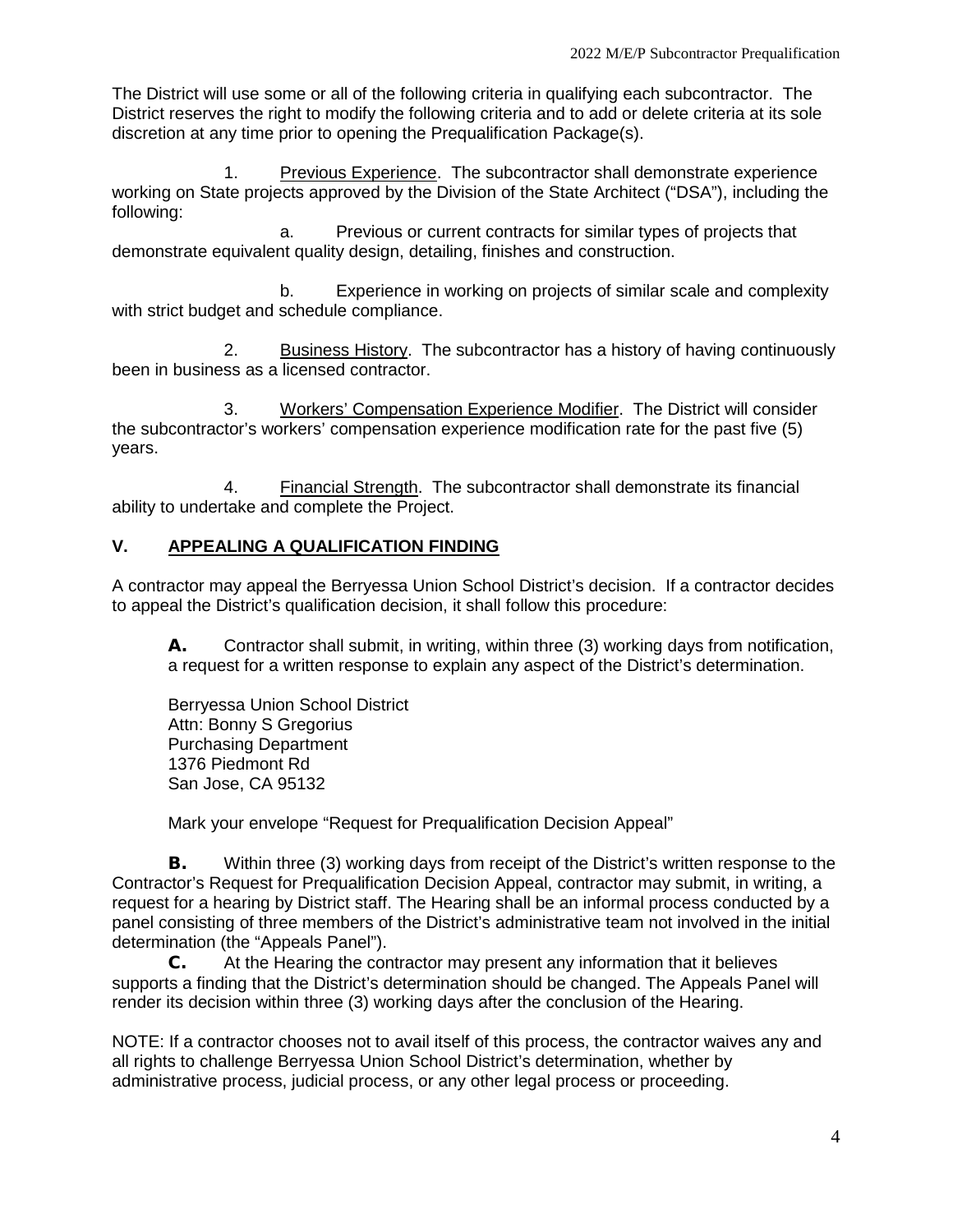## **BERRYESSA UNION SCHOOL DISTRICT PURCHASING DEPARTMENT 1376 PIEDMONT RD SAN JOSE, CA95132 408-923-1871 OFC 408-926-8329 FAX**

# **Project Year 2022 PREQUALIFICATION QUESTIONNAIRE FOR PROSPECTIVE M/E/P SUBCONTRACTORS**

Each prospective contractor shall be currently licensed and shall submit the following information to establish its qualifications to perform construction work as a Subcontractor to a Prime Contractor on District projects, involving a projected expenditure of \$1 million or more that is eligible for state bond funding.

## **A. M/E/P SUBCONTRACTOR INFORMATION**

|                                            | Contractor's Name                                                                                                                                                                                                                    |  |
|--------------------------------------------|--------------------------------------------------------------------------------------------------------------------------------------------------------------------------------------------------------------------------------------|--|
|                                            |                                                                                                                                                                                                                                      |  |
|                                            |                                                                                                                                                                                                                                      |  |
|                                            |                                                                                                                                                                                                                                      |  |
|                                            |                                                                                                                                                                                                                                      |  |
|                                            |                                                                                                                                                                                                                                      |  |
|                                            | ,我们也不会有什么?""我们的人,我们也不会有什么?""我们的人,我们也不会有什么?""我们的人,我们也不会有什么?""我们的人,我们也不会有什么?""我们的人                                                                                                                                                     |  |
|                                            | Name of Principal Contact: <u>contained and a series of the series of the series of the series of the series of the series of the series of the series of the series of the series of the series of the series of the series of </u> |  |
|                                            |                                                                                                                                                                                                                                      |  |
| Type of Business:                          | _______ Sole Proprietor<br>_______ Partnership<br>Non-Profit 501 C3<br>_______ Corporation                                                                                                                                           |  |
|                                            |                                                                                                                                                                                                                                      |  |
|                                            |                                                                                                                                                                                                                                      |  |
| Years in business under current firm name: |                                                                                                                                                                                                                                      |  |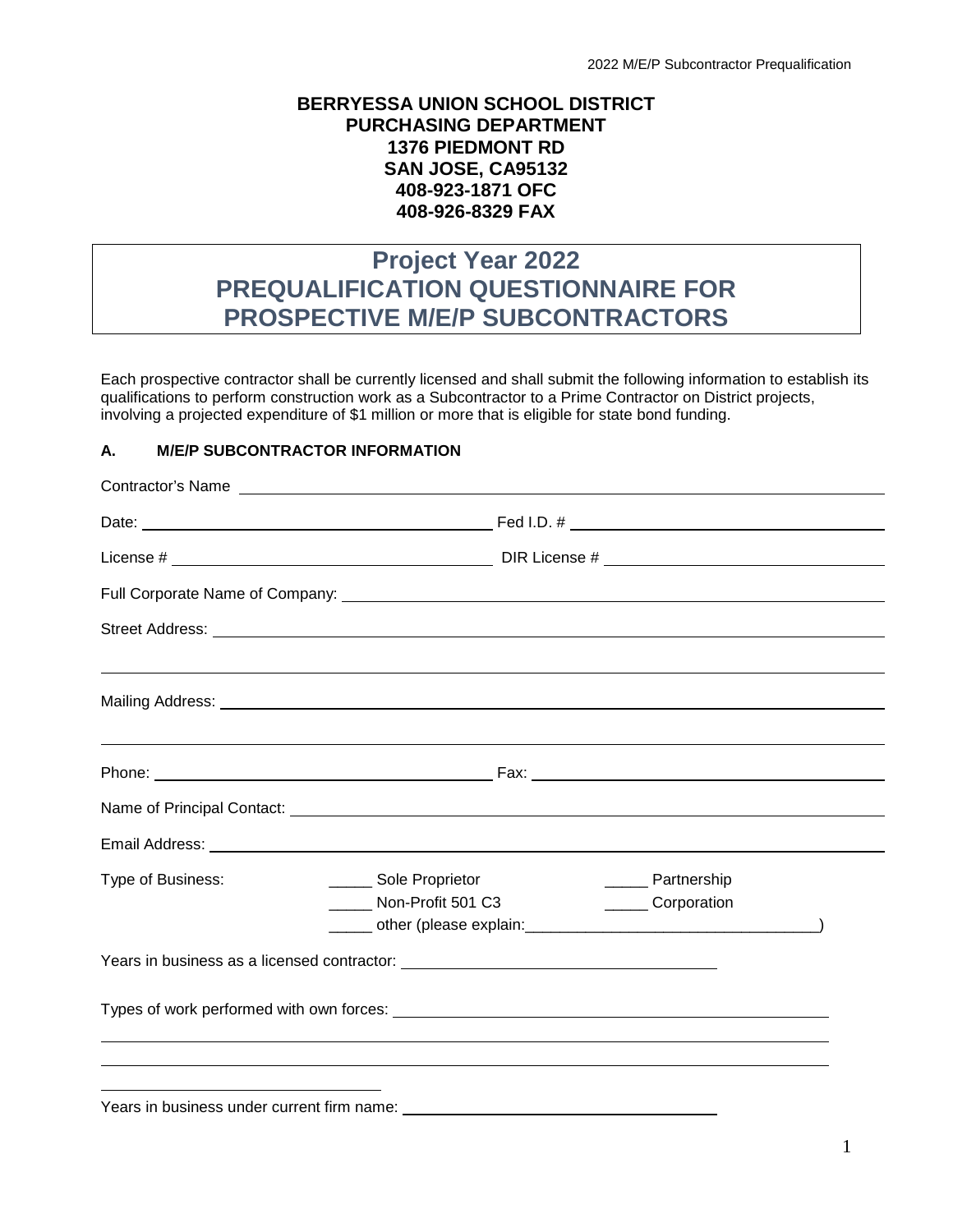Years at the above address:

### **B CURRENT ORGANIZATION AND STRUCTURE OF THE BUSINESS**

- 1. For Firms that Are Corporations:
	- a. Date incorporated :
	- b. Under the laws of what state:
	- c. Provide all the following information for each person who is either (a) an officer of the corporation (president, vice president, secretary, treasurer), or (b) the owner of at least 10% of the corporation's stock.

| Name | Position | Years with Co. | % Ownership |
|------|----------|----------------|-------------|
|      |          |                |             |
|      |          |                |             |
|      |          |                |             |
|      |          |                |             |

- 2. For Firms that Are Partnerships:
	- a. Date of formation: Demonstration and Date of formation:
	- b. Under the laws of what state:
	- c. Provide all the following information for each partner who owns ten percent (10%) or more of the firm.

| Name | Position | Years with Co. | % Ownership |
|------|----------|----------------|-------------|
|      |          |                |             |
|      |          |                |             |
|      |          |                |             |
|      |          |                |             |

- 3. For Firms that Are Sole Proprietorships:
	- a. Date of commencement of business:
- 4. For Firms that Intend to Bid as a Joint Venture:
	- a. Date of commencement of joint venture:
	- b. Provide all of the following information for each firm that is a member of the joint venture that expects to bid on one or more projects. Attach all additional references and/or information on separate signed sheets.

| Name of Firm | % of Ownership of Joint Venture |  |
|--------------|---------------------------------|--|
|              |                                 |  |
|              |                                 |  |
|              |                                 |  |
|              |                                 |  |
|              |                                 |  |
|              |                                 |  |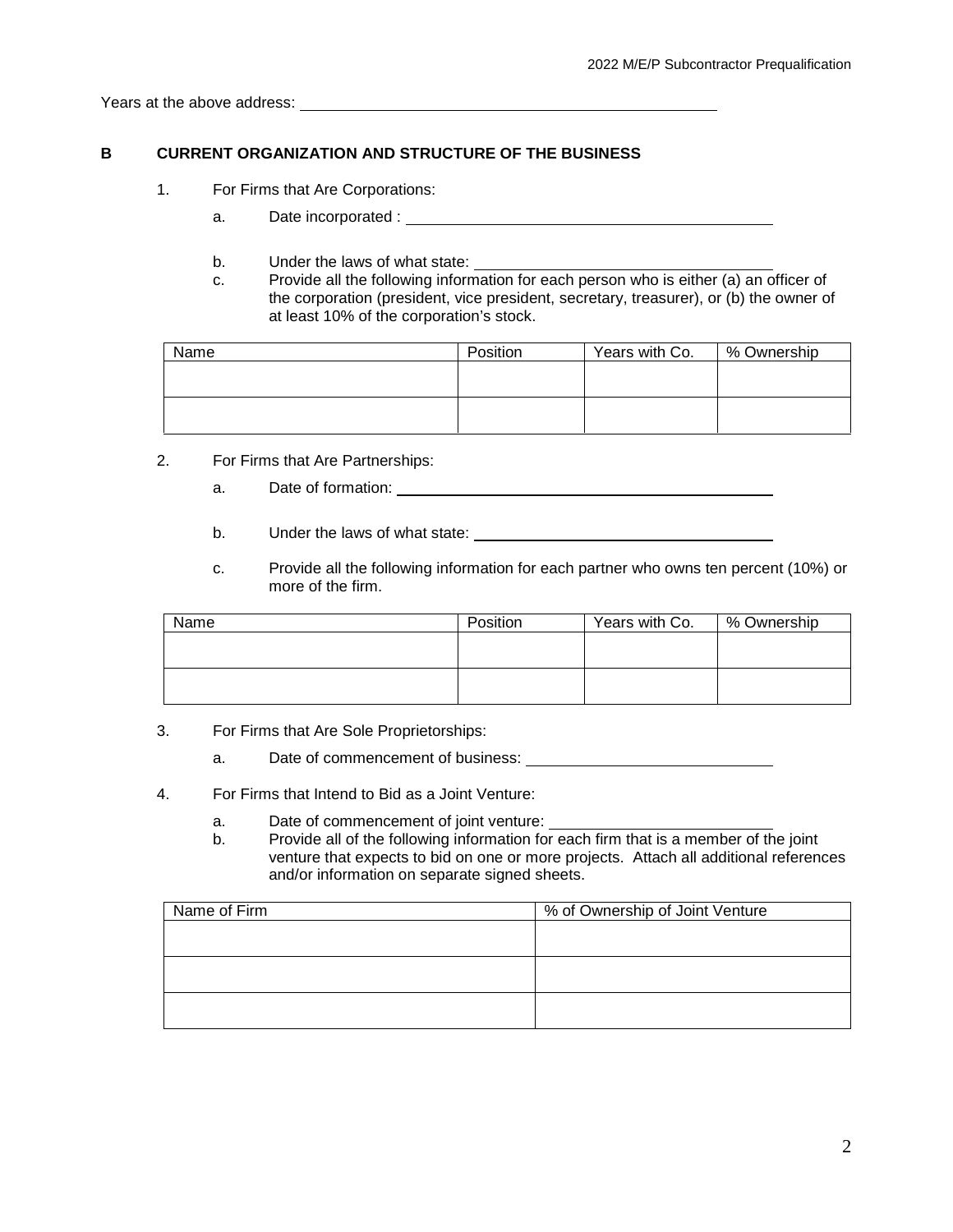#### 5. Associated Firms

For any of the above business structures, identify every construction firm that any person listed above has been associated with (as owner, general partner, limited partner or officer) at any time during the past 5 years.

| Person's Name | Name of Construction Firm &<br>License No. | Dates of Person's Participation<br>with Firm |
|---------------|--------------------------------------------|----------------------------------------------|
|               |                                            |                                              |
|               |                                            |                                              |
|               |                                            |                                              |

Attach all additional references and/or information on separate signed sheets.

### **C. HISTORY OF THE BUSINESS AND ORGANIZATIONAL PERFORMANCE**

1. Has there been any change in ownership of the firm at any time during the past three years? NOTE: A corporation whose shares are publicly traded is not required to answer this question.

| Yes. | No |
|------|----|
|------|----|

If "yes," explain on a separate signed sheet.

2. Is the firm a subsidiary, parent, holding company, or affiliate of another construction firm? NOTE: Include information about other firms if one firm owns 50% or more of another, or if an owner, partner, or officer of your firm holds a similar position in another firm.

| 'es | N٥ |
|-----|----|
|-----|----|

If "yes," explain on a separate signed sheet, including the name of the related company and the percent ownership

3. Are any corporate officers, partners or owners connected to any other construction firms? NOTE: Include information about other firms if an owner, partner, or officer of your firm holds a similar position in another firm.

| <b>Yes</b> | <b>No</b> |
|------------|-----------|
|------------|-----------|

If "yes," explain on a separate signed sheet.

4. State your firm's gross revenues for each of the past 3 years:

| Year | <b>Gross Revenue</b> |
|------|----------------------|
|      | Ψ                    |
| 2018 |                      |
|      | Φ                    |
| 2019 |                      |
|      | Φ                    |
| 2020 |                      |

5. How many years has your firm been in business in California as a contractor under your

present business name and license number?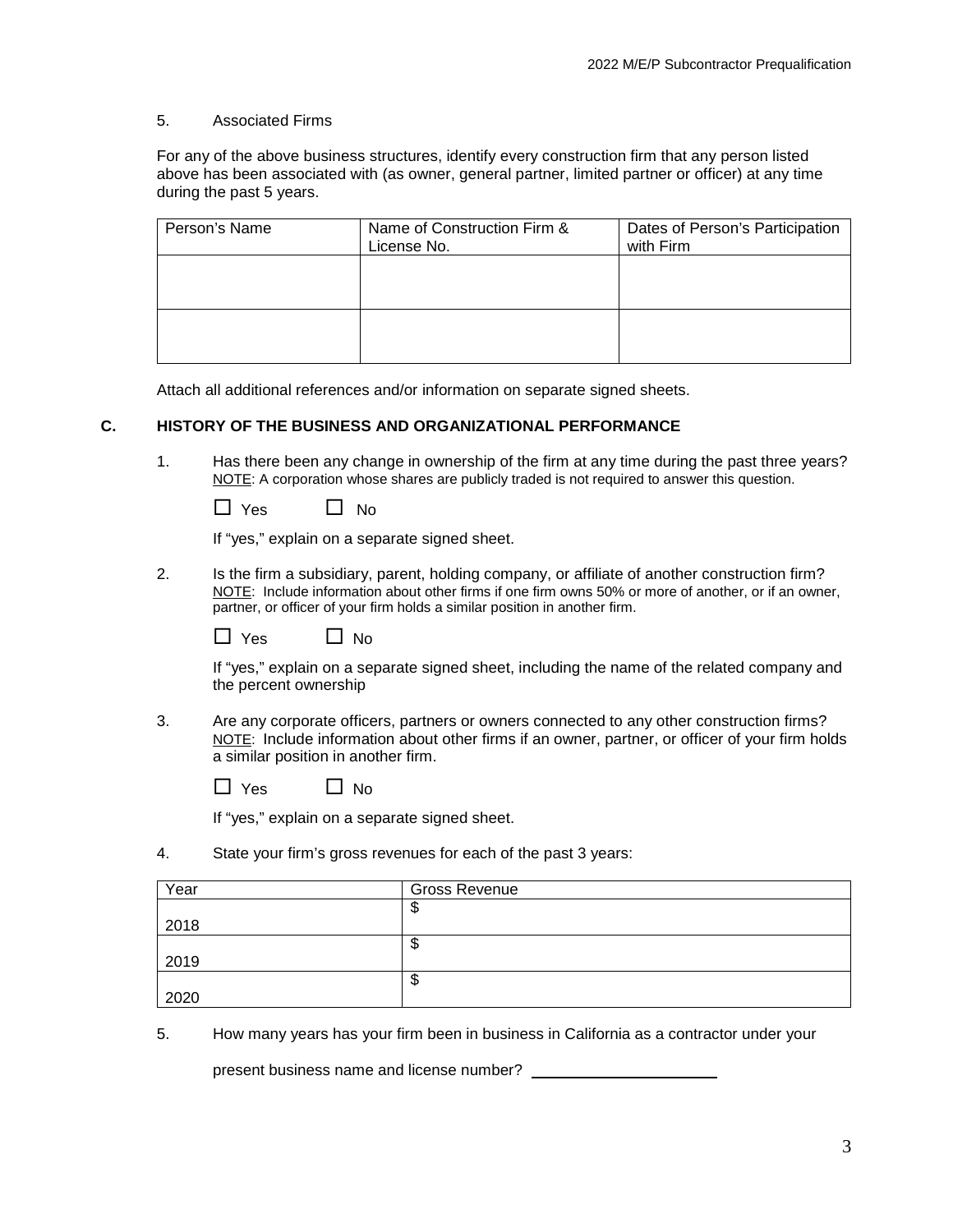6. Is your firm currently the debtor in a bankruptcy case or was in bankruptcy at any time during the last 5 years?

| <b>Yes</b> | <b>No</b> |
|------------|-----------|
|------------|-----------|

If "yes," please attach a copy of the bankruptcy petition and a copy of the Bankruptcy Court's discharge or any other document that ended the case, if any.

#### **LICENSES**

- 7. Please provide the following information:
	- a. Name of license holder exactly as on file with the California State License Board:
	- b. License classification(s): License classification(s):
	- c. License #:
	- d. Expiration Date:
	- e. DIR Registration Number
- 8. Has any CSLB license held by your firm or its Responsible Managing Employee or Responsible Managing Officer been suspended or revoked within the last 5 years?

| Yes | $\Box$ No |
|-----|-----------|
|-----|-----------|

If "yes," explain on a separate signed sheet.

9. Has your firm changed names or license number in the past 5 years?

| Yes. | <b>No</b> |
|------|-----------|
|------|-----------|

If "yes," explain on a separate signed sheet, including the reason for the change.

#### **DISPUTES**

10. At any time in the last 5 years, has your firm been assessed liquidated damages under a construction contract with another public or private owner?

| <b>Yes</b> | No |
|------------|----|
|------------|----|

If "yes," explain on a separate signed sheet, identifying projects by owner, owner's address, and date of completion.

11. At any time in the last 5 years, has your firm, or any owners, officers or partners, been debarred, disqualified, removed or otherwise prevented from bidding on, or completing, any public works project?

| Yes. | <b>No</b> |
|------|-----------|
|------|-----------|

If "yes," explain on a separate signed sheet, including the name of the person who was associated with that company, the year of the event, owner, owner's address and basis for the action.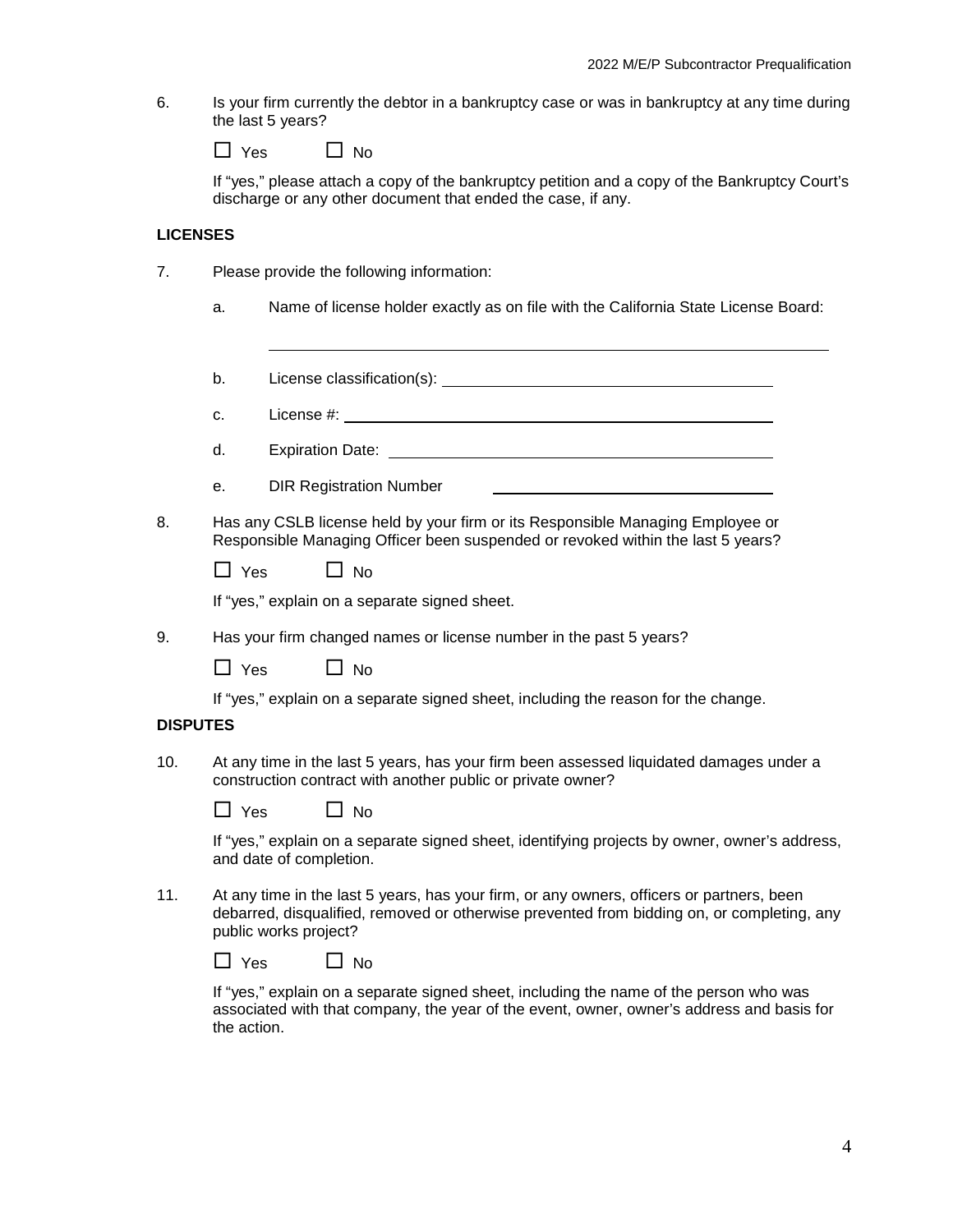12. At any time in the last 5 years, has a public agency found your company was not a responsible bidder?

| Yes | No |
|-----|----|
|-----|----|

If "yes," explain on a separate signed sheet, including the year of the event, owner, owner's address and basis for the finding.

13. In the past 5 years, has any claims against your firm or by your firm against an owner been filed in court or arbitration concerning your firm's work or payment on a construction project?

| <b>Yes</b> | No |
|------------|----|
|------------|----|

If "yes," explain on a separate signed sheet, including the project name, court or arbitration case name and number, and a brief description of the status of the claim.

#### **INSURANCE**

14. Does subcontractor have liability insurance policy with a policy limit of at least \$1,000,000 per occurrence and \$2,000,000 aggregate?

| Yes | N٥ |
|-----|----|
|-----|----|

15. Does subcontractor have current workers' compensation insurance policy as required by the California Labor Code or is legally self-insured pursuant to California Labor Code section 3700 *et seq.*?

| Yes. | <b>No</b> |
|------|-----------|
|------|-----------|

16. In the last 5 years, has any insurance carrier, for any form of insurance, refused to renew the insurance policy for your firm?

| 'es | N٥ |
|-----|----|
|-----|----|

If "yes," explain on a separate signed sheet, including the name of the insurance carrier, form of insurance and year of the refusal.

#### **CRIMINAL MATTERS AND RELATED CIVIL SUITS**

17. Has your firm or any of its owners, partners or officers ever been found liable in a civil suit or found guilty in a criminal action for making any false claim or material misrepresentation to any public agency or entity?

| $\Box$ Yes | $\Box$ No |
|------------|-----------|
|------------|-----------|

If "yes," explain on a separate signed sheet, identifying who was involved, name of the public agency, date of the investigation and grounds for the filing.

18. Has your firm or any of its owners, partners or officers ever been convicted of a crime involving any federal, state, or local law related to construction or fraud, theft, or any other action of dishonesty?

| <b>Yes</b> | N٥ |
|------------|----|
|------------|----|

If "yes," explain on a separate signed sheet, identifying who was involved, name of the public agency, date of conviction and grounds for the conviction.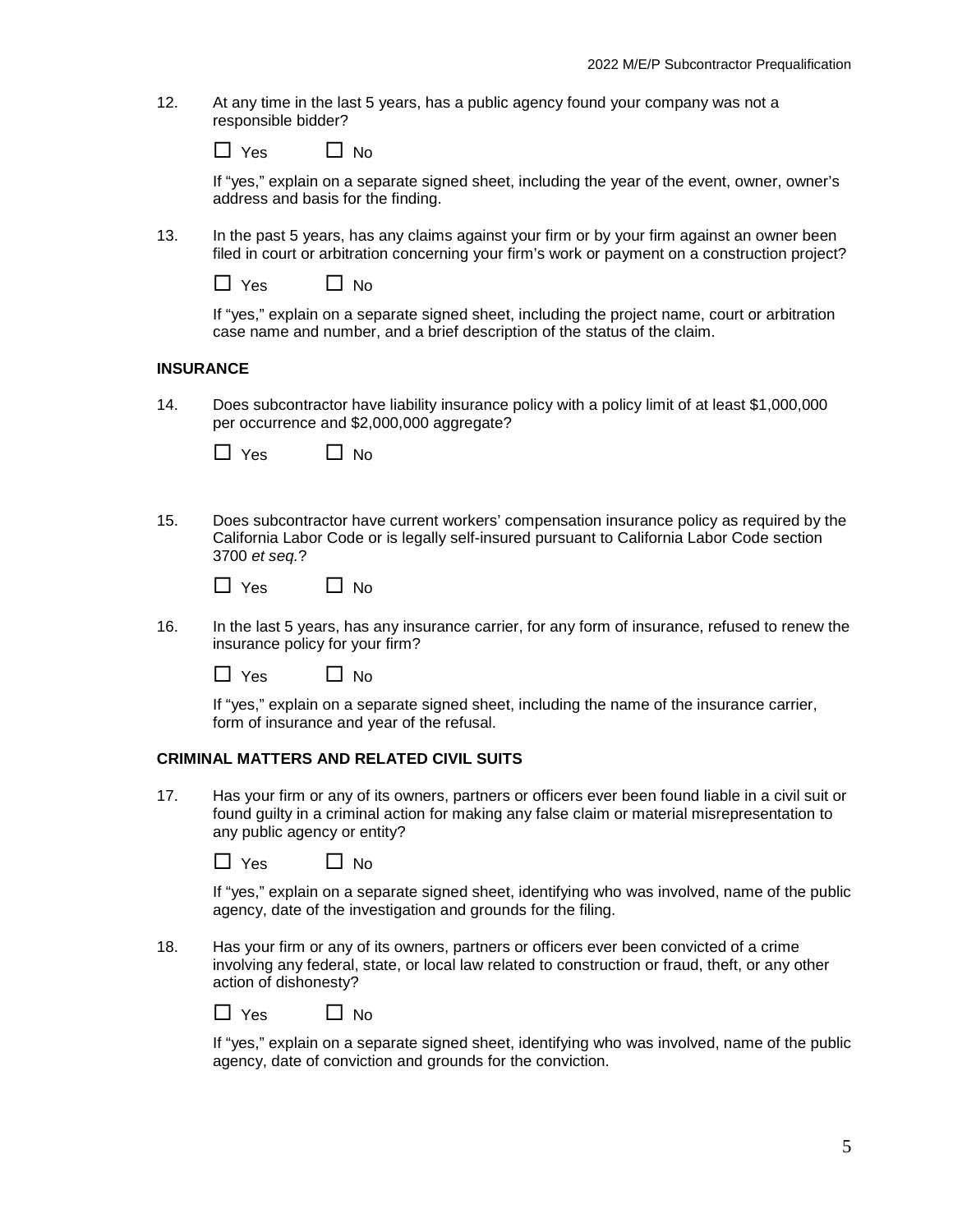## **SAFETY**

19. Within the past 5 years, has the California or federal OSHA cited and assessed against your firm, or any associated firm, for "serious," "willful" or "repeat" violations of its safety or health regulations?

 $\Box$  Yes  $\Box$  No

If "yes," explain on a separate signed sheet, identifying the citation(s), nature of the violation(s), project, and amount of penalty paid, if any.

20. Within the past 5 years, has the EPA or any Air Quality Management District or any Regional Water Quality Control Board cited and assessed penalties against your firm or the owner of the project on which your firm was the contractor?

| Yes | Nο<br>г |
|-----|---------|
|-----|---------|

If "yes," explain on a separate signed sheet, describing the citation(s).

21. State the contractor's Workers' Compensation Experience Modification Rate for the past 3 premium years:

| Year | <b>Modification Rate</b> |
|------|--------------------------|
|      |                          |
| 2018 |                          |
|      |                          |
| 2019 |                          |
|      |                          |
| 2020 |                          |

If your EMR is 1.00 or higher, you may attach a letter of explanation.

22. Within the past 5 years, has there ever been a period when your firm and/or any associated firm had employees but was without workers' compensation insurance or state-approved self-insurance?

| Yes | $\Box$ No |
|-----|-----------|
|-----|-----------|

If yes, explain on separate sheet, including the date(s) and reason(s) for the absence of workers' compensation insurance.

#### **PREVAILING WAGE AND APPRENTICESHIP COMPLIANCE**

23. In the past 5 years, has there been more than one occasion in which your firm was required to pay either back wages or penalties for your firm's failure to comply with California prevailing wage laws or federal Davis-Bacon prevailing wage requirements?

| Yes | ∐ No |
|-----|------|
|-----|------|

If "yes," explain on a separate signed sheet, describing the nature of the violation(s), project, owner, and amount paid, if any.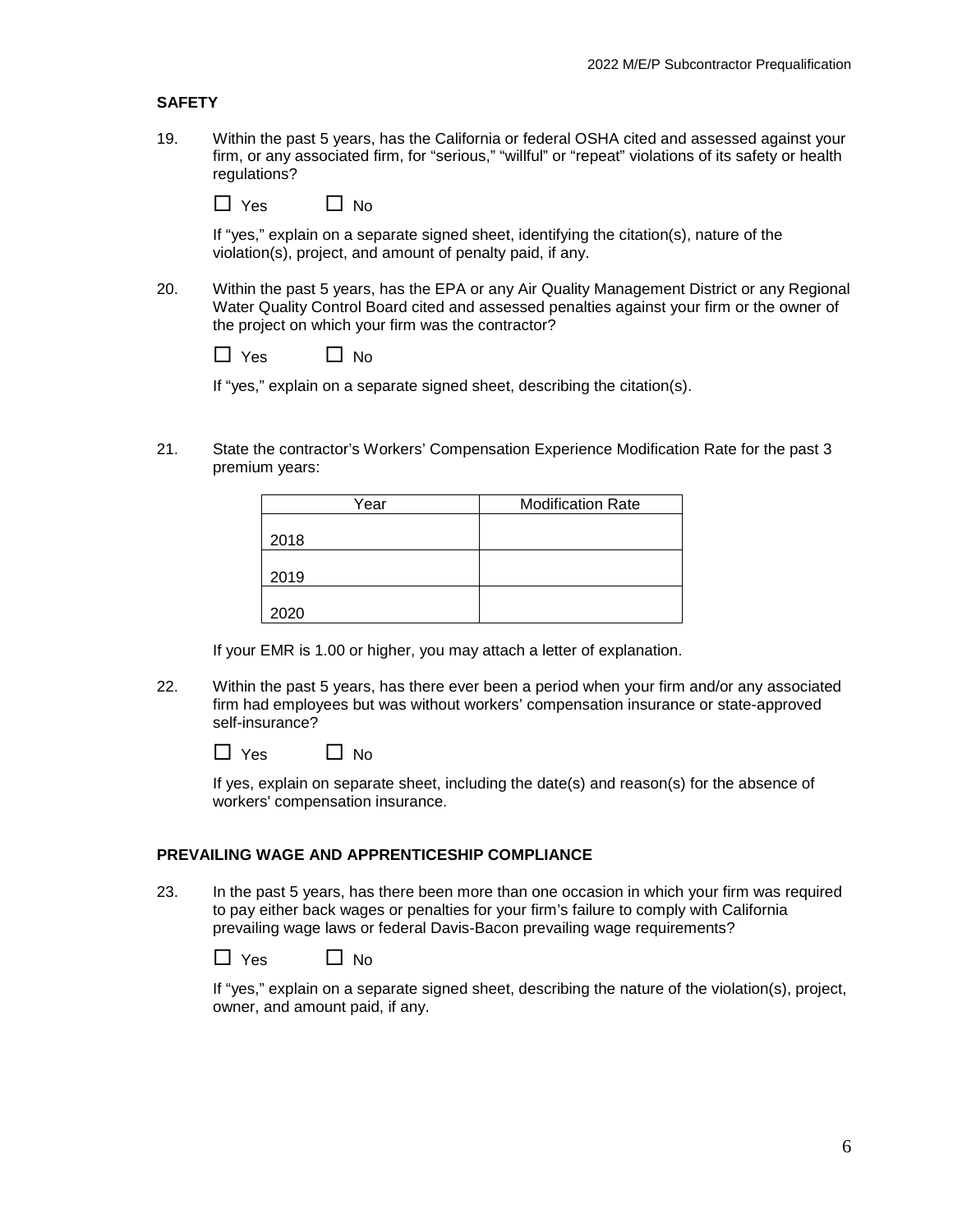| 24. | Please provide the name, address and telephone number of the apprenticeship program<br>(approved by the California Apprenticeship Council) from whom you intend to request the<br>dispatch of apprentices to your firm for use on contracts awarded: |  |  |
|-----|------------------------------------------------------------------------------------------------------------------------------------------------------------------------------------------------------------------------------------------------------|--|--|
|     |                                                                                                                                                                                                                                                      |  |  |
| 25. | At any time during the past 5 years, has your firm been found to have violated any provision<br>of California apprenticeship laws or regulations, or laws pertaining to use of apprentices on<br>public works projects?                              |  |  |

| Yes | N٥ |
|-----|----|
|-----|----|

If "yes," explain on a separate signed sheet, including date(s) of such findings and attaching the DAS' final decision(s).

## **D. PROJECT REFERENCES**

List *all* projects in which the contractor has participated during the past 3 years using the format on the form attached as Exhibit A and sign the form.

Please include all projects performed under all firm names identified in Section B and at least 3 of your firm's most recent California K-12 public school projects. Please use and attach additional signed sheets when needed to explain or clarify any response or to include more responses with all requested information.

### **E. FINANCIAL INFORMATION**

Contractor must submit a reviewed or audited financial statement with accompanying notes and supplemental information for the past two (2) full fiscal years. A letter verifying availability of a line of credit may also be attached; however, it will be considered supplemental information only, and is not a substitute for the required audited or certified financial statement.

### **CERTIFICATION**

I certify under penalty of perjury under the laws of the State of California that the foregoing is true and correct. I further agree that I will update my application to maintain the accuracy of the responses given here.

| Date: |  |
|-------|--|
|       |  |

Proper Name of Contractor:

Signature by an officer of the Contractor:

By:

(Print Name)

Title: